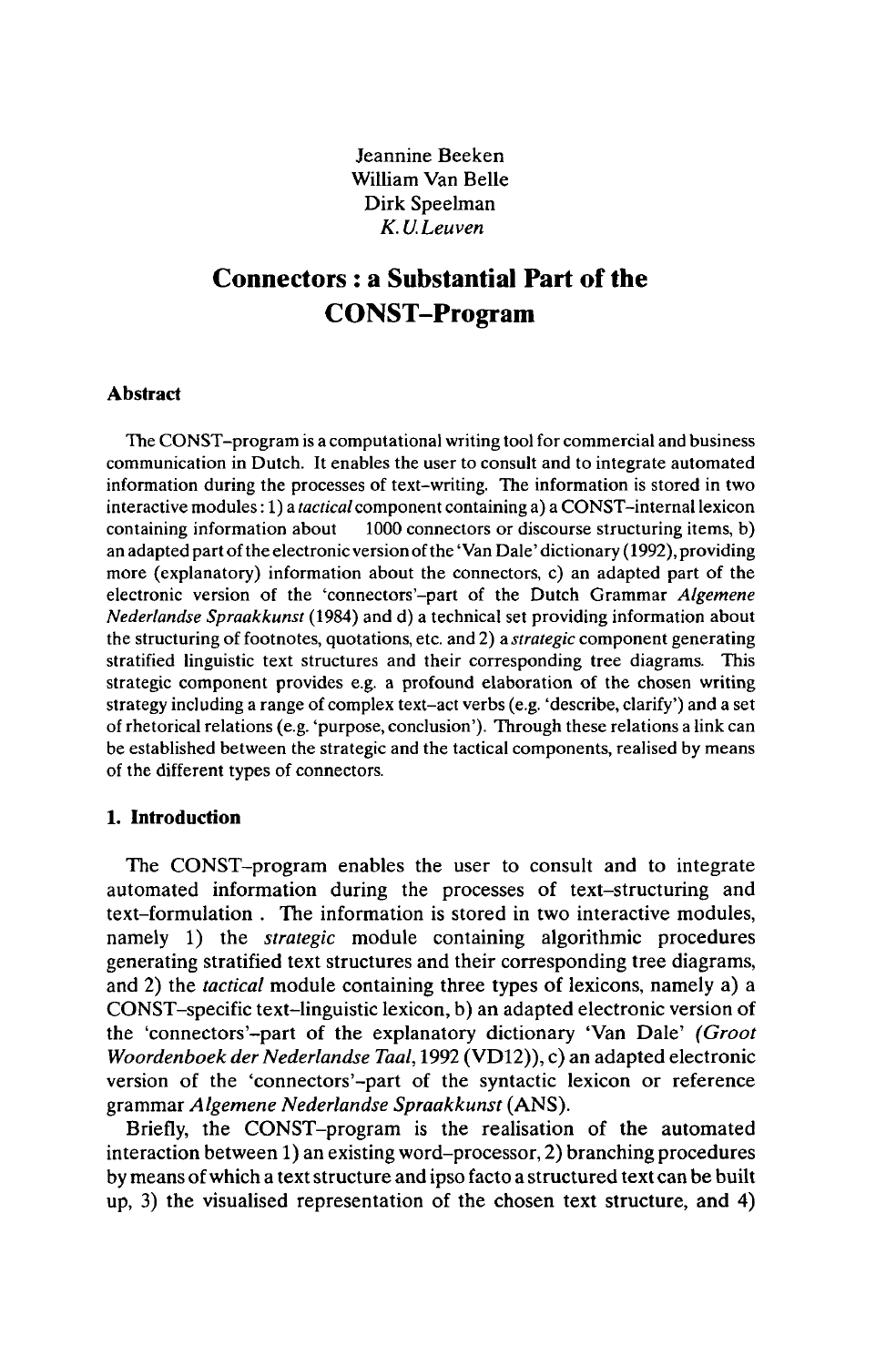different types of lexicons providing information concerning the formulation of and functional cohesion within a structured text.

# **2. The strategic component**

The hotspot-driven construction of a structured textis fairly stereotypical, in that choices are made constantly concerning, successively, type of text, the central theme or subtype, the purpose of the text, the characteristics of the addressees and the elaboration of the chosen writing strategy including various complex text act verbs and rhetorical relations. A tree diagram is built up simultaneously. This tree diagram is the visualised representation of the choices made concerning the different levels of text-structuring. The most interesting part of the CONST-program is the possibility to link certain (terminal) tree nodes of the strategic component with entries belonging to different types of lexicons, which provide a variety of useful information about the different types of text-cohesive items or connectors.

# **3. The tactical component**

In addition to a CONST-specific lexicon, the tactical component offers an up-to-date electronic version of the explanatory dictionary of Dutch VD12 and an electronic version of the Dutch grammar ANS. The most important issues here are, on the one hand, the organisation of the CONST-specific lexicon which contains information about 1) the syntactical (sub) categorisation of the connectors, 2) the rhetorical relations (general as well as specific) that can be, text-linguistically seen, extensionalized by a connector, 3) the type of linking function (constituent, sentence, paragraph etc.) a connector has, and 4) the relevant and corresponding entry or entries in VD12 or ANS. On the other hand however, both the electronic lexicons, i.e. the explanatory dictionary and the grammatical dictionary, have been profoundly restructured, and filtered in such a way that only the essential and functional information is presented in a user-friendly way.

### **3.1 The CONST-dependent consultation of the lexicons**

The bound or limited character of the rhetorical relations is due to the fact that both VD12 and ANS are opened through or from within the CONST-specific lexicon of connectors. In that way, based on the information gathered from the CONST-lexicon, only the relevant parts or passages of the VD12- and ANS-entries are selected and displayed. Consequently, the CONST-specific lexicon can be defined as, on the one hand, the starting link of the text formulation process as far as cohesion is concerned, and, on the other hand, as the terminal link of a specific text structure built up interactively and visualised by means of a tree diagram.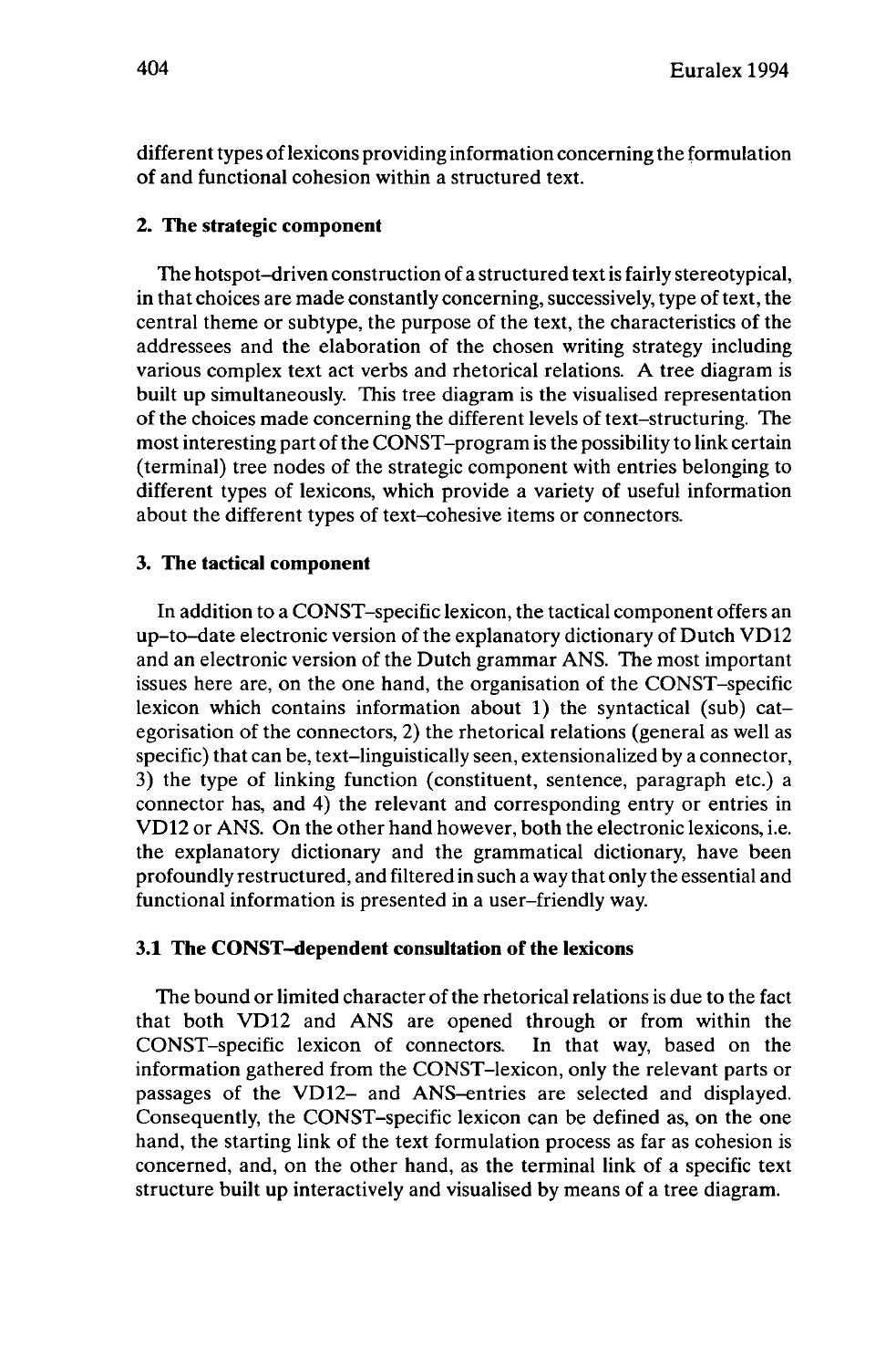# **3.1.1 The CONST-specific lexicon**

The CONST-specific lexicon contains a list of about 1000 connectors or text structuring items. Each connector is specified for

- 1) *headword* : e.g. 'omdat, naargelang, m.a.w., naar aanleiding van, ten tweede'
- 2) *key word(s)* : e.g. 'aanleiding, tweede' (or blank)
- 3) *syntactic category* : conjunction(al expression), adverb(ial expression), preposition(al expression), noun, adjective, verb(al expression), adverbial or structure-introductory clause, abbreviation
- 4) *rhetorical relation* (general and specific) : cause (reason, cause), consequence (result, effect), purpose (intention, aim, expectation), comparison (neutral, negative, positive, modification), contrast (adjustment, complement), concession (neutral, intensification), condition (neutral, negative, positive), restriction (specification, adjustment), extent (neutral, positive, negative, modification, superlative), manner, modality (neutral, positive, negative), time (moment, sequence, duration), place, conclusion, summary, specification (explanation, clarification, illustration, paraphrase), enumeration (alternative, gradation).
- 5) *type ofconnector* : link between a) constituents or sentences and/or b) paragraphs
- 6) *contrastive information* concerning conditions of usage and pragmatic conditions on valency

As mentioned earlier, the CONST-specific lexicon functions simultaneously as the terminal node of particular branches of the chosen text structure and as the starting node of the searching procedures in the electronic dictionary VD12 and grammar ANS. In that way, the CONST-specific lexicon is located on the abstract intersection of the strategic component (text-structuring) and the tactical component (text-formulation). Put differently, when the user has reached the lexicological modules from within the strategic component, the program automatically suggests which connectors are relevant in the given situation, based upon its knowledge gained from the different stages of the strategic component the user has been through. In this respect, the CONST-program and ipso facto the CONST- specific lexicon not only functions as an electronic consultation database, but also as a writing aid which makes suggestions concerning text structuring and text formulation, c.q. formal cohesion.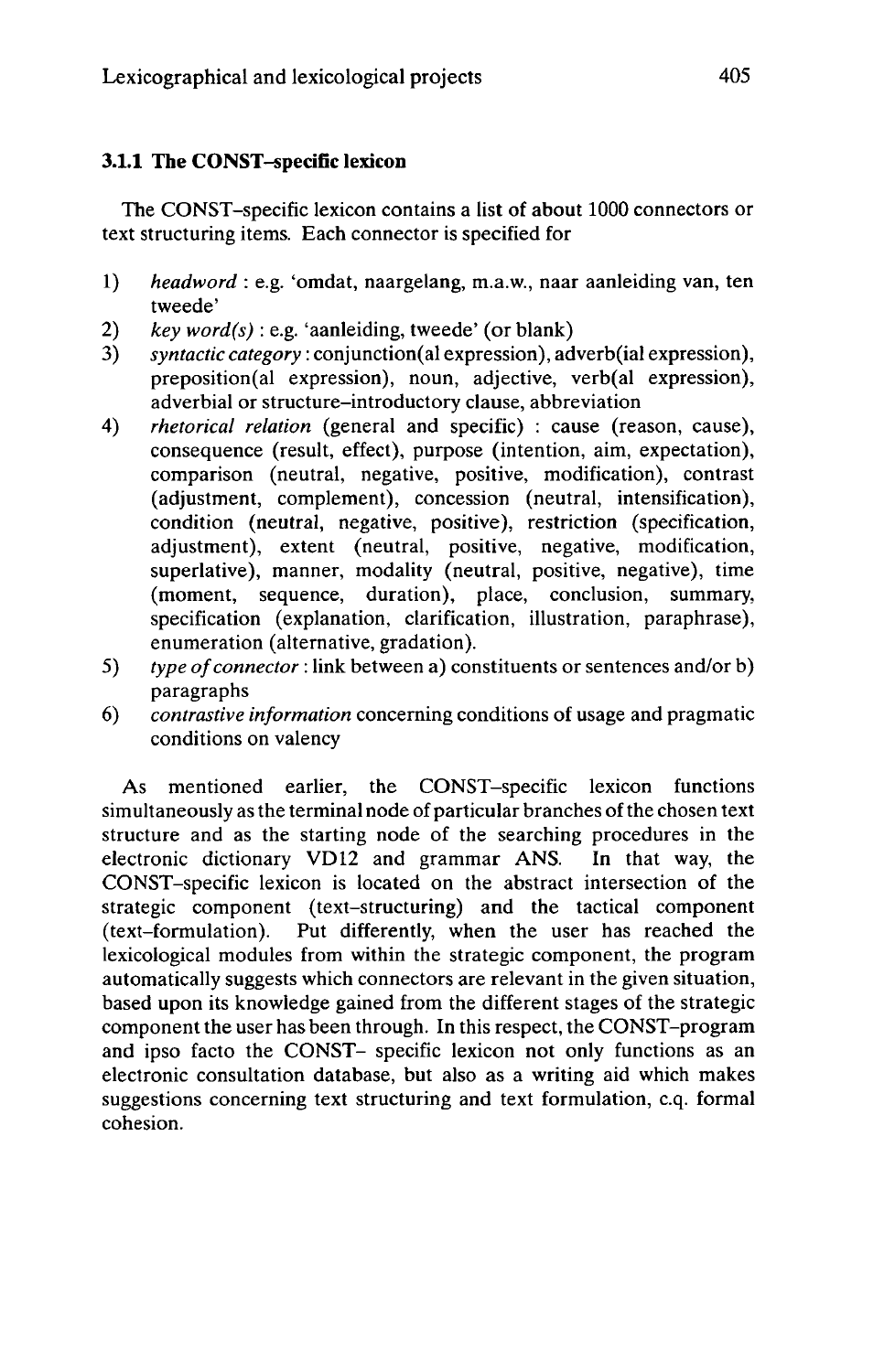# **3.1.2 The electronic version ofthe explanatory dictionary 'Van Dale'**

The result of a consultation of the VD12-dictionary is either a short summary or a detailed and exhaustive overview of the lexicographic information available. The information in question concerns 1) spelling (e.g. variants), 2) phonetics, 3) morphology (e.g. variants, compounds, plural, comparative, superlative, conjugation), 4) (lexical) semantics (word-level : e.g. identification, antonym, synonym, translation; example-level: e.g. identification, example, explanation; content/semantics: e.g. numeric classification and differentiation of syntactic homonyms and lexicalsemantic polysemes; definition: e.g. metadefinition; internal and external references), 5) syntax (syntactic categorisation), 6) pragmatical conditions of usage and rules (labels for frequency, style, technical terminology etc.), 7) etymology, 8) encyclopaedic information and 9) lexicographic comment. The problem here wastwofold. First, the VD12-labelling used to identify the type of information was too cryptically encoded to be displayed directly within a user-friendly windows-environment. Second, the (enormous) quantity of information had to be, on the one hand, cut down drastically in order to remain functional and, on the other hand, structured in a stratified way so that its comprehensibility is preserved.

Now, when consulting the explanatory VD12-dictionary from within the CONST-program, it is obvious that the program must have some keys at its disposal, in order to reduce the huge amount of information significantly. The most relevant keys are:

- 1. headword<br>2. key word
- $key word(s)$
- 3. syntactic category
- 4. rhetorical relation (both general and specific)<br>5. cohesive type
- cohesive type

The most essential subcomponent of a partial sequential searching procedure can be summarised as follows:

- 1) if there are one or more *key words* available in the CONST-specific lexicon for a given entry, revalue each key word as a headword for the searching procedures in the VD12-dictionary; if not, the *headword* of the CONST-lexicon functions as headword for the searching procedures in the VD12-dictionary
- 2) list the different values of the label <synt> (which stands for syntactic category) and make an overview of the first numeric value (e.g. 4 for pronoun, 9 for conjunction)

a) if the unique value of <synt> corresponds to the value of the field 'syntactic category' of the CONST-lexicon, then make a list of the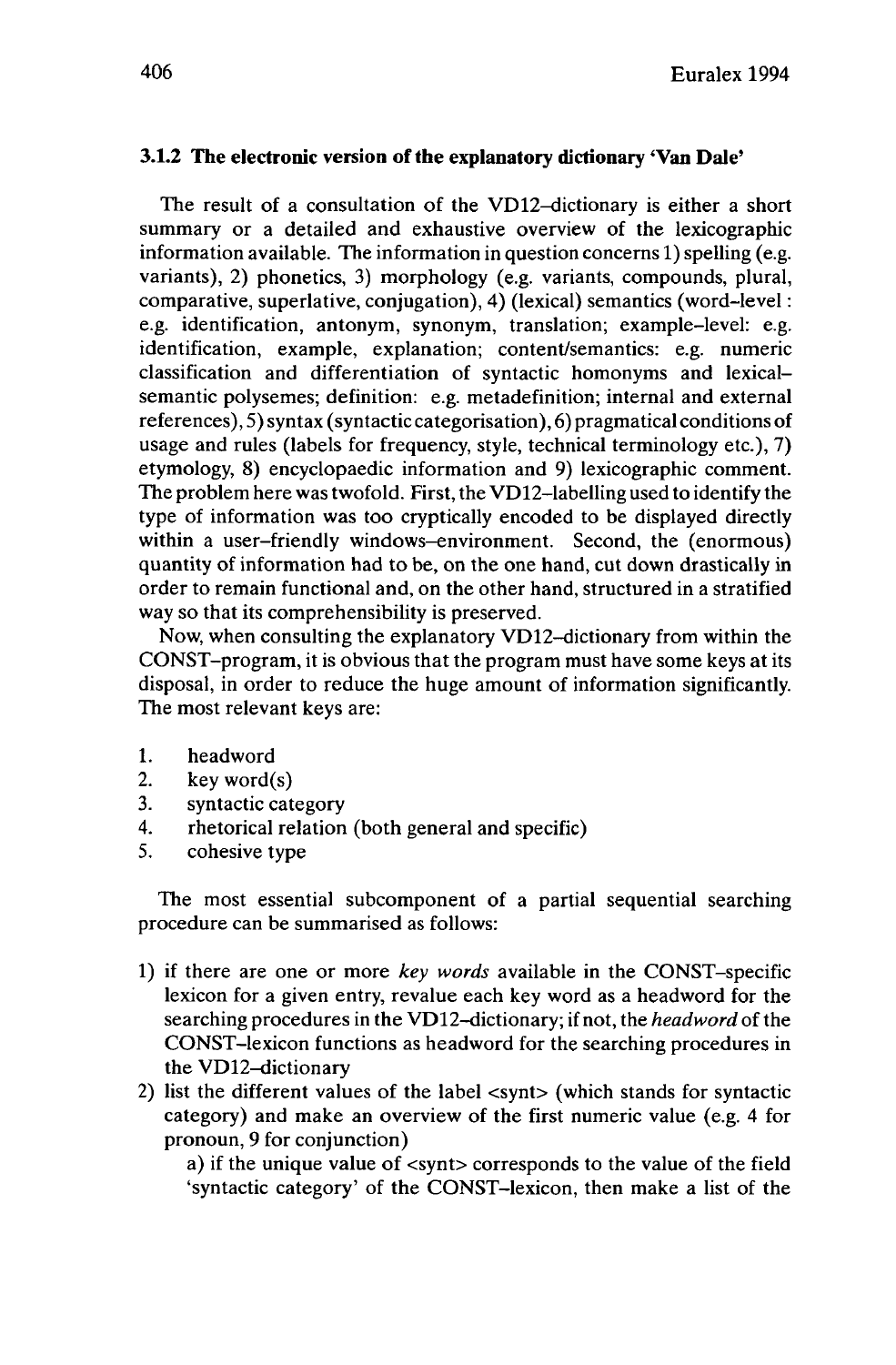various numbers of contents (<br/>betn>) and display the amount of values as short summaries of semantic descriptions

b) ifthe first numerical value occurs more than once, then find out what e.g. the rhetorical relation is and compare the result to the final numerical values of <synt> (e.g. 940 means subordinating conjunction of cause). Proceed as follows : scan the different types of definitions of the VD12-dictionary for words expressing the general and specific rhetorical relation in question (e.g. 'cause, causal, reason...' for cause). Finally, construct a list of the selected parts of a VD12-entry and display the information in a structured and stratified way. This means that level-1 information (syntactic category, semantic definitions, style or register) is displayed before level-2 information (examples, collocations, idioms, proverbs) and level-3 information collocations. (morphological-syntactical information, etymology, pronunciation, accent),

c) if there are different initial numeric values, make a choice based upon the syntactic value in the CONST-specific lexicon. After that, proceed as ordered in a) and b).

## **3.1.3 The electronic version ofthe Dutch grammar 'ANS'**

As stated earlier, an adaptation and a restructuring of the ANS was unavoidable, in order to guarantee that the user wouldn't be burdened with redundant and non-functional information. In order to cope with the non-feasibility of the scanned ANS, three steps had to be taken. First, two different types of indexes had to be automated, namely a word index and an index containing conceptual expressions. Second, certain words had to be marked by means of a set of valued codes which correspond on a one-to-one basis to the codes used in the CONST-specific lexicon and the VD12 dictionary. Third, the information had to be reorganised and stratified in such a way that not only the contents of (sub)chapters and paragraphs has been paraphrased by means of key words, but also, and mostimportantly, the contents of each subparagraph and each part of a particular subparagraph (e.g. definition, examples, conditions on usage, exceptions to the rule, etc.). In concreto, this means that the contents of every (sub)chapter, (sub)paragraph and also every meaningful (sub)part has been translated into key words, which now function as entries for of the hotspot-driven selecting procedures.

# **3.2 The CONST-independent consultation of the lexicons**

**It** is almost obvious that all three lexicons can be consulted independently of each other and of the strategic component. This means that every type of information can be looked at at any time. As far as the VD12-dictionary is concerned, two different searching procedures have been installed : 1) the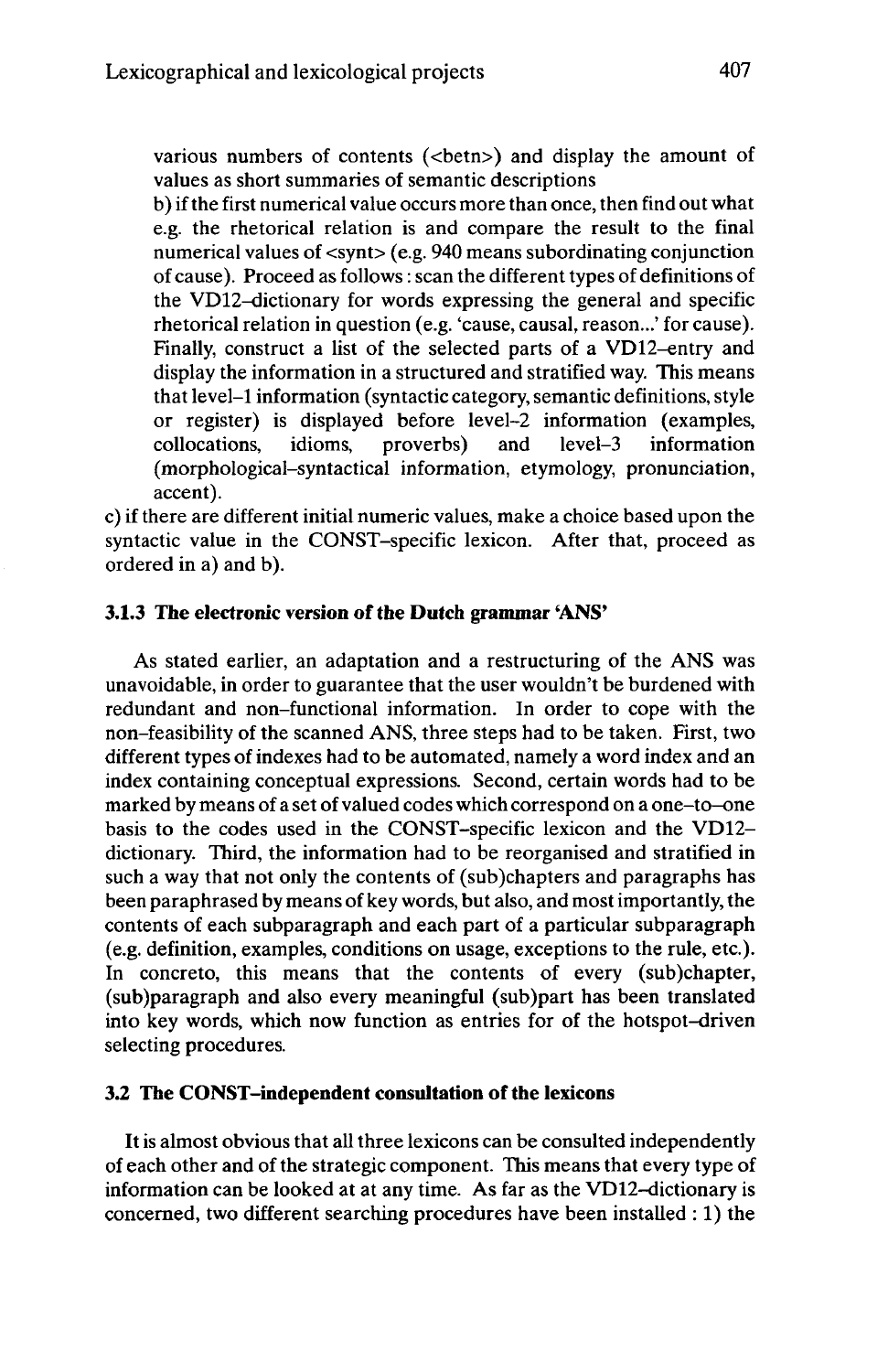*semasiological* procedure and 2) the *onomasiological* procedure. The input of the semasiological procedure is a specific headword (keyword), its output is a structured and stratified presentation of each substantial part of the information available (cf. supra). The input of the onomasiological procedure is either one parameter-value or a combination of parameter-values, e.g. definitions and descriptions, semantic categorisation criteria (is-a-part-of, is-a-kind-of, a specified rhetorical relation, etc.), register and style, word-length, syntactic category, etc. As far as ANS is concerned, a link has been realised with the CONST-lexicon and VD12. The parameters used for merging these three lexicons constitute a subpart of those used for the integration of VD12, namely 1) headword/keyword (by means of a word index), 2) syntactic category (to differentiate syntactic homonyms, by means of numeric encoding) and 3) rhetorical relation and text-structuring function (to differentiate semantic polysemes, by means of numeric encoding)

# 4. Conclusion

We have tried to give a brief overview of the two interacting components of the CONST-program, and especially of the stratified structure and function of three different types of lexicons, namely the CONST-specific lexicon of connectors, the electronic version of the explanatory Dutch dictionary 'Van Dale 12' and, to a smaller extent, the electronic version ofthe Dutch grammar *Algemene Nederlandse Spraakkunst.*

#### References

- Amsler, R. 1984. "Machine readable Dictionaries". Annual Review of Information Science and Technology. 19:161-209.
- Barrett, E. (ed.) 1988. Text, ConText, and HyperText. MIT Cambridge.
- Beeken, J. 1992. "CONST : Computerondersteunde Schrijftechnieken". in N. Mars (ed), Informatiewetenschap 1992. Stinfon. Leiden.
- Beeken, J., G. Geerts & W. Van Belle 1992. "The CONST-project : Computer Instructed Writing Techniques." in P. O'Brian Holt & N. Williams (eds.), Computers and Writing : State of the Art. Intellect & Kluwer Publishers, Oxford-Dordrecht.
- Boguraev, B. & T. Briscoe (eds.) 1989. Computational Lexicography for Natural Language Processing. Longman, London-New York.
- Daiute, C. 1985. Writing and Computers. Addison-Wesley, Massachussetts.
- Dale R., E. Hovy, D. Rosner & O. Stock (eds.) 1992. Aspects of Automated Natural Language<br>Generation. Proceedings of the 6th International Workshop on Natural Language Proceedings of the 6th International Workshop on Natural Language Generation. Berlin.
- Dodd, S. 1988. "The Exeter Coditext Project" Lexicographica 4:11-18
- Geerts, G., W. Haeseryn, J. de Rooij & M.C. van den Toorn 1984. Algemene Nederlandse Spraakkunst. Wolters-Noordhoff, Groningen-Leuven.
- Haiman, J. & S. Thompson 1988. Clause Combining in Grammar and Discourse. Benjamins, Amsterdam.
- Hess, K., J. Brustkern & W. Lenders. 1983. Maschinenlesbare deutsche Wörterbücher. Dokumentation, Vergleich, Integration. Niemeyer, Tübingen.
- Heyn, M. 1992. Zur Wiederverwendung maschinenlesbarer Wörterbücher. Lexicographica Series Maior 45. Niemeyer, Tübingen.
- Hovy, E. 1988. Generating Natural Language under Pragmatic Constraints. Hillsdale.